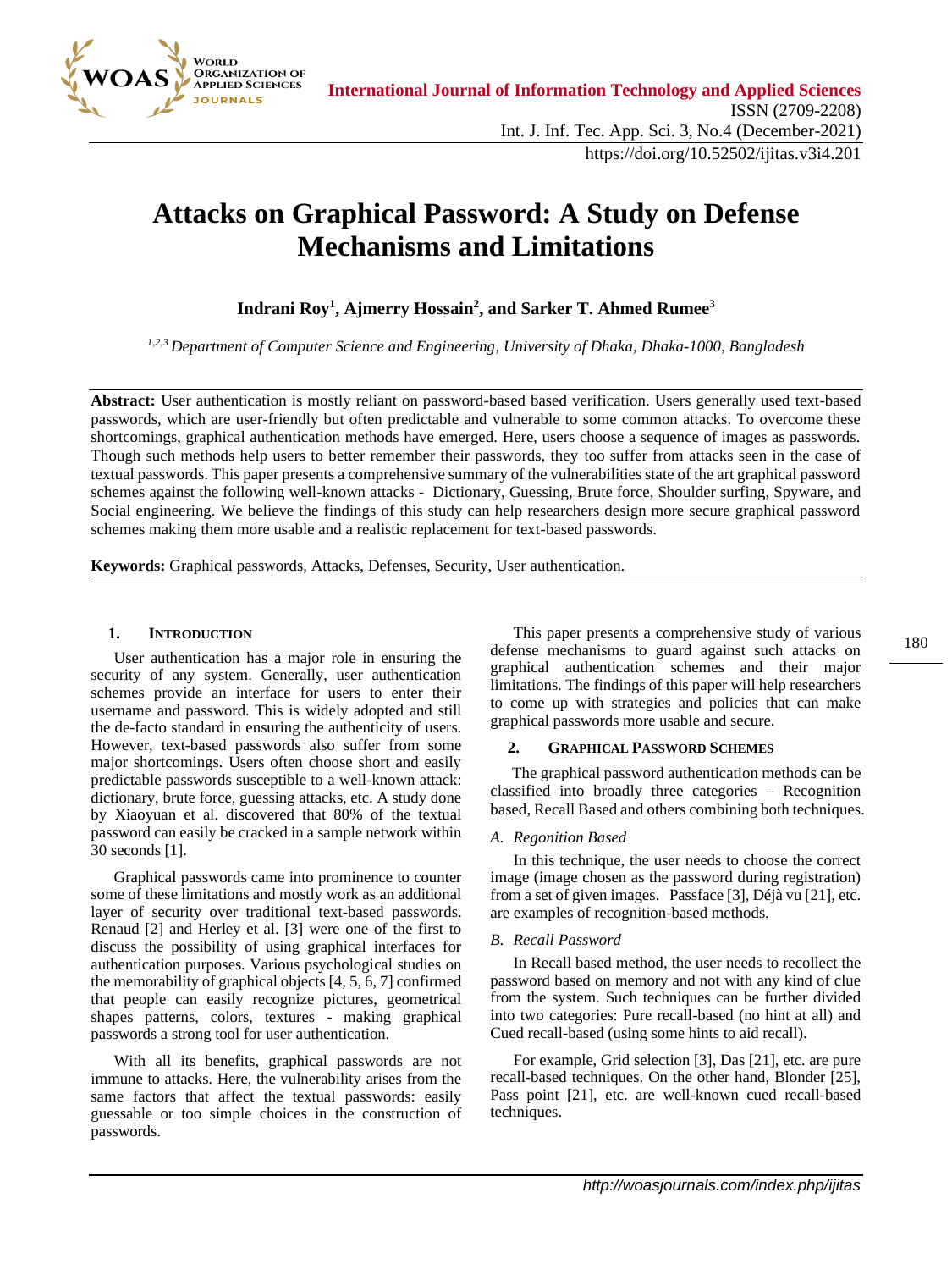## *C. Hybrid Technique*

As the name suggests, these techniques ensemble the benefits of both recognition and recall-based methods and often have the better applicability in terms of usability perspective. Few notable work applying hybrid technique are - Jiminy, S3pas and Cas [24], etc.

## **3. ATTACKS ON GRAPHICAL PASSWORD**

Commonly seen attacks to break the security of graphical passwords are briefly discussed below:

#### *A. Brute Force Attack*

The success of this attack depends on the set of predefined values. Here, a complete key search is done, an attacker guesses (tries) all possible combinations to crack the password. The only way to prevent this attack is to have a larger password space.

*B. Dictionary attack*

Here a dictionary (list of words) is exhaustively searched to break the password. Unlike brute force attacks, this technique employs a systematic key search that considers possibilities most likely to succeed. However, its success guarantee is not the same as in brute force search. scheme is completely resistant to a dictionary attack.

*C. Guessing attack*

Guessing attack, as its name suggests, tries to crack a password based on some predetermined knowledge about the possibilities. People often include personal information like a family name, date of birth, job position, etc. An attacker launch guessing attacks by somehow predicting that information. Although success depends on the quality of guess, such attacks are still a major threat taking into consideration the security unaware user behavior and choice.

*D. Spyware* 

This attack happens through malicious software installed on the user's computer. It is generally done via a key logger or key listener. The goal of this attack is to collect user information and disclose the information. In this attack, the attacker wants to get information and valuable data from the user's computer by tracking key pressing and mouse clicking events.

Unfortunately, graphical password is very much vulnerable to this type of attacks and unable to escape from this kind of attack.

## *E. Shoulder Surfing*

Sometimes a password can be leaked if an intruder can peek into it while using it. These attacks, known as shoulder surfing attacks, are mostly possible when a user is operating in a public space. Users generally focus on accessing the desired system/services while

someone who is close by can become a potential attacker in this regard. Small authentication credentials such as ATM or account pins (generally 4 digits) or smartphone unlock patterns/pins are more prone to such attacks.

### *F. Social Engineering*

In the context of information security, Social engineering attacks remain a concern because it is the psychological manipulation of cyber attackers. This attack is also known as description attack where attacker gains private data or information from user interaction. Here, attacker doesn't use any electronic media, they just only use human intelligence to get the information. It is a confidence trick for the purpose of information gathering, fraud, or system access which can break standard security systems easily.

## **4. CURRENT DEFENCES AND LIMITATIONS**

There has been significant attention from the research community to develop more sure yet usable graphical password authentication methods over the years.

This section lists few of the prominent graphical authentication methods/systems described in the literature along with their capability against the common security attacks described in section 3.

Table I summarizes the findings of this study. Here we list the state of the art graphical password schemes and their status in terms of capability to withstand attacks. If a certain method is resistant to an attack, it is shown with a  $(\checkmark)$  sign. If it is vulnerable, then the symbol  $(X)$  is used. On the other hand, for those methods there is no mention or study describing their behaviour against a particular attack it is mentioned as unknown (*-*).

## **5. CONCLUSION**

This paper presents a comprehensive study on how different graphical password schemes react to traditional attacks which are very common in case of text-based passwords. The results found give us important insight on the state of the art of graphical authentication methods, their capabilities and limitations.

Findings of this paper can be helpful in designing better policies and methodologies to design more secure graphical password schemes.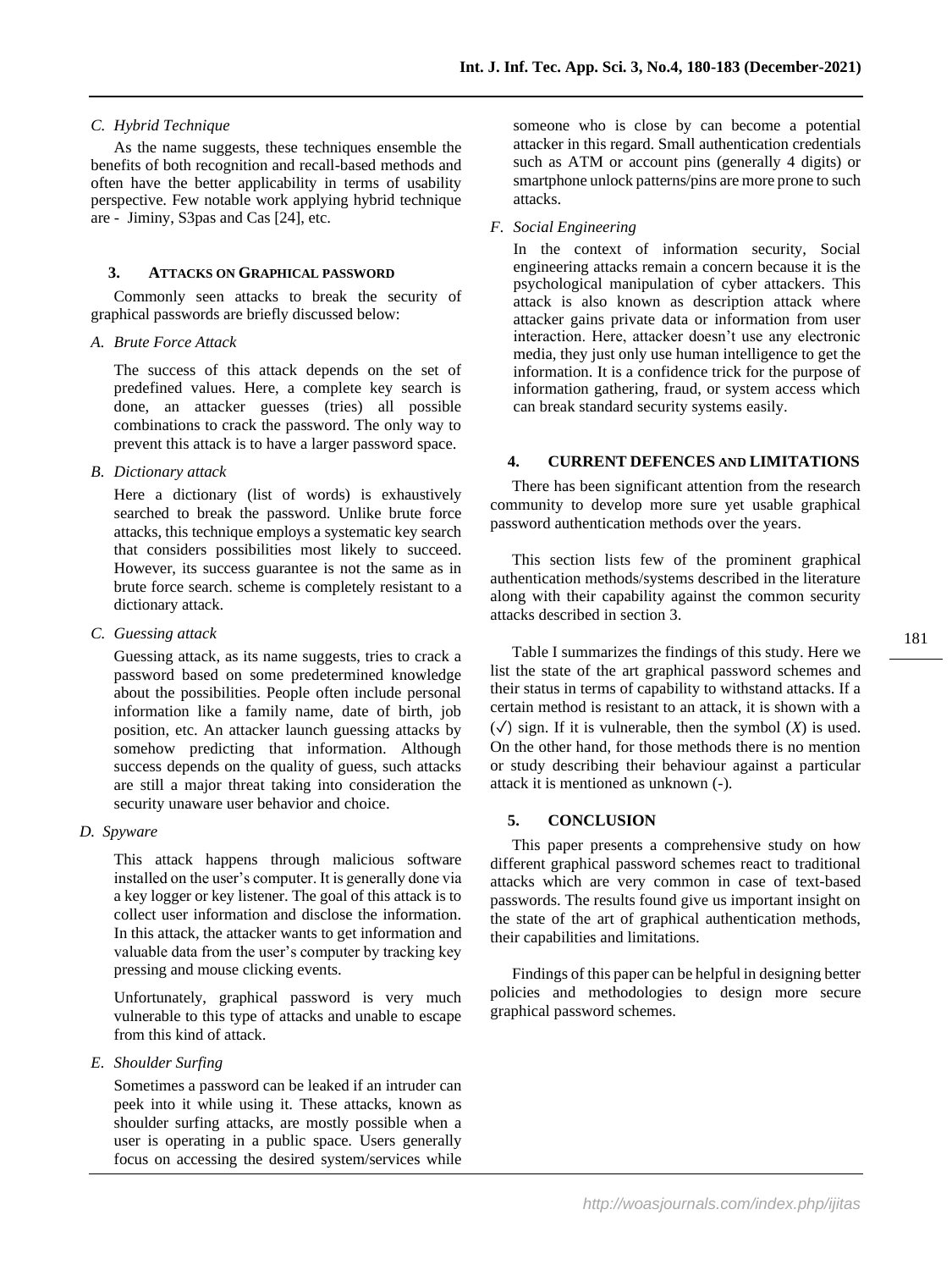| TABLE I: Attacks on Graphical Password Schemes and Defences                           |                              |                              |                           |                              |                          |                          |
|---------------------------------------------------------------------------------------|------------------------------|------------------------------|---------------------------|------------------------------|--------------------------|--------------------------|
| $X =$ Vulnerable to attack, $\sqrt{=}$ Resistant to attack, "-" = Not mentioned/found |                              |                              |                           |                              |                          |                          |
|                                                                                       | Dictionary                   | Guessing                     | <b>Brute</b><br>Force     | Shoulder<br>Surfing          | Spyware                  | Social<br>Engineering    |
| <b>Recognition Based Methods</b>                                                      |                              |                              |                           |                              |                          |                          |
| Déjà vu [21]                                                                          | $\checkmark$                 | $\mathbf X$                  | $\mathbf X$               | $\mathbf X$                  | $\checkmark$             | $\checkmark$             |
| Passface [3]                                                                          | $\overline{\mathbf{X}}$      | $\bar{X}$                    | $\boldsymbol{\mathrm{X}}$ | $\mathbf X$                  | $\checkmark$             | $\overline{\text{X}}$    |
| Movable Frame [8]                                                                     | $\overline{X}$               | $\mathbf X$                  | $\mathbf X$               | $\checkmark$                 | $\checkmark$             | $\overline{\text{X}}$    |
| Picture password [9]                                                                  |                              |                              | $\mathbf X$               | $\mathbf X$                  | X                        | $\mathbf X$              |
| Triangle Scheme [8]                                                                   | $\checkmark$                 | $\boldsymbol{\mathrm{X}}$    | $\mathbf X$               | $\checkmark$                 | $\mathbf X$              | $\checkmark$             |
| WIW [23]                                                                              | $\overline{\phantom{a}}$     | $\blacksquare$               | $\blacksquare$            | $\mathbf X$                  | $\overline{\phantom{a}}$ |                          |
| Story [21]                                                                            | $\overline{\phantom{a}}$     | X                            | $\boldsymbol{\mathrm{X}}$ | $\overline{\text{X}}$        | $\overline{\phantom{a}}$ |                          |
| Convex Hull Click (CHC) [29]                                                          | $\overline{a}$               |                              |                           | $\checkmark$                 | $\overline{a}$           |                          |
| GPI [24]                                                                              | $\checkmark$                 | $\boldsymbol{\mathrm{X}}$    | $\blacksquare$            | $\mathbf X$                  | $\checkmark$             | $\checkmark$             |
| Select-to spawn [15]                                                                  |                              | $\overline{a}$               | $\checkmark$              | $\frac{1}{2}$                | ÷,                       |                          |
| Watermarking Technique [16]                                                           | $\checkmark$                 | $\overline{a}$               |                           | $\checkmark$                 |                          |                          |
| Weinshall [14]                                                                        | $\checkmark$                 | $\qquad \qquad \blacksquare$ | $\blacksquare$            | $\mathbf X$                  | $\checkmark$             | $\checkmark$             |
| Color Login [13]                                                                      | $\overline{\phantom{a}}$     | $\overline{\phantom{a}}$     | $\blacksquare$            | $\checkmark$                 | $\checkmark$             |                          |
| <b>GUABRR</b> [12]                                                                    | $\checkmark$                 | $\checkmark$                 | $\checkmark$              | $\checkmark$                 | $\checkmark$             |                          |
| Jetafida <sup>[11]</sup>                                                              | $\overline{\phantom{a}}$     | $\overline{\text{X}}$        | $\overline{\phantom{a}}$  | $\overline{\text{X}}$        | $\blacksquare$           | ÷,                       |
| ImagePass [29]                                                                        | $\blacksquare$               | $\checkmark$                 | $\overline{\phantom{a}}$  | $\overline{a}$               | $\checkmark$             |                          |
| Wang et al. Scheme [10]                                                               | $\blacksquare$               | ÷,                           | $\blacksquare$            | $\blacksquare$               | $\checkmark$             | ÷,                       |
| Intersection Scheme <sup>[8]</sup>                                                    | $\qquad \qquad \blacksquare$ | $\blacksquare$               | $\checkmark$              | $\blacksquare$               | $\overline{\phantom{a}}$ |                          |
| Dynamic Block-style [8]                                                               | ÷,                           | $\blacksquare$               | $\checkmark$              | $\checkmark$                 | $\overline{\phantom{0}}$ |                          |
| <b>Recall Based</b>                                                                   |                              |                              |                           |                              |                          |                          |
| Das [21]                                                                              | $\checkmark$                 | $\checkmark$                 | $\mathbf X$               | $\checkmark$                 | $\mathbf X$              | $\mathbf X$              |
| Pass Shapes [17]                                                                      | $\checkmark$                 | X                            | $\mathbf X$               | $\mathbf X$                  | $\checkmark$             | $\mathbf X$              |
| PassMap <sup>[23]</sup>                                                               | $\overline{X}$               | ÷,                           | $\checkmark$              | $\checkmark$                 | $\overline{X}$           | $\mathbf X$              |
| PassDoodle [19]                                                                       | $\overline{\phantom{a}}$     | $\overline{\phantom{a}}$     | $\mathbf X$               | $\overline{\phantom{a}}$     | $\overline{\phantom{a}}$ | $\blacksquare$           |
| Grid Selection [18]                                                                   | $\overline{\phantom{a}}$     | $\blacksquare$               | $\blacksquare$            | $\checkmark$                 | $\overline{\phantom{a}}$ |                          |
| <b>QDAS</b> [20]                                                                      |                              | $\overline{\phantom{a}}$     | $\boldsymbol{\mathrm{X}}$ |                              |                          |                          |
| Syukri Algorithm [21]                                                                 | $\checkmark$                 | $\checkmark$                 | $\boldsymbol{\mathrm{X}}$ | $\checkmark$                 | $\mathbf X$              | $\mathbf X$              |
| Blonder's Scheme [25]                                                                 | $\overline{\text{X}}$        | $\checkmark$                 | $\checkmark$              | $\checkmark$                 | $\mathbf X$              | $\mathbf X$              |
| Passlogix v-Go [22]                                                                   | $\overline{\phantom{a}}$     | $\checkmark$                 | $\checkmark$              | $\checkmark$                 | $\overline{\phantom{a}}$ | $\blacksquare$           |
| Visky SFR [25]                                                                        | $\mathbf X$                  | $\overline{\phantom{a}}$     | $\checkmark$              | $\checkmark$                 | $\mathbf X$              | $\mathbf X$              |
| PassPoints [21]                                                                       | $\mathbf X$                  | $\checkmark$                 | $\checkmark$              | $\checkmark$                 | $\mathbf X$              | $\mathbf X$              |
| Background DAS (BDAS) [23]                                                            | $\blacksquare$               | X                            |                           | $\overline{\phantom{0}}$     | $\mathbf X$              | $\mathbf X$              |
| PassBlot [28]                                                                         | $\checkmark$                 | $\blacksquare$               | $\checkmark$              | $\qquad \qquad \blacksquare$ | $\overline{\phantom{a}}$ |                          |
| <b>Hybrid Schemes</b>                                                                 |                              |                              |                           |                              |                          |                          |
| JIMINY [24]                                                                           | $\checkmark$                 | X                            | $\overline{\phantom{a}}$  | $\mathbf X$                  | $\checkmark$             | $\checkmark$             |
| S3PAS [24]                                                                            | $\mathbf X$                  | $\mathbf X$                  | $\overline{a}$            | $\checkmark$                 | $\checkmark$             |                          |
| CAS [24]                                                                              | $\checkmark$                 | $\mathbf X$                  | $\overline{\phantom{a}}$  | $\overline{\mathbf{X}}$      | $\checkmark$             | $\overline{\phantom{a}}$ |
| PASSHANDS [24]                                                                        | $\checkmark$                 | $\boldsymbol{\mathrm{X}}$    | $\overline{\phantom{a}}$  | $\checkmark$                 | $\checkmark$             |                          |
| CaRP [26]                                                                             | $\checkmark$                 | $\checkmark$                 | $\blacksquare$            | $\overline{a}$               | $\blacksquare$           |                          |
| CDS [31]                                                                              | $\qquad \qquad \blacksquare$ | $\overline{\phantom{a}}$     | $\blacksquare$            | $\checkmark$                 | $\overline{\phantom{a}}$ | $\overline{\phantom{0}}$ |
| Vibration-And-Pattern (VAP) [30]                                                      | $\overline{\phantom{a}}$     | $\blacksquare$               | $\checkmark$              | $\checkmark$                 | $\blacksquare$           | $\overline{\phantom{a}}$ |
| RAYS' SCHEME [25]                                                                     | $\checkmark$                 | $\overline{\phantom{a}}$     | $\checkmark$              | $\checkmark$                 | $\blacksquare$           |                          |